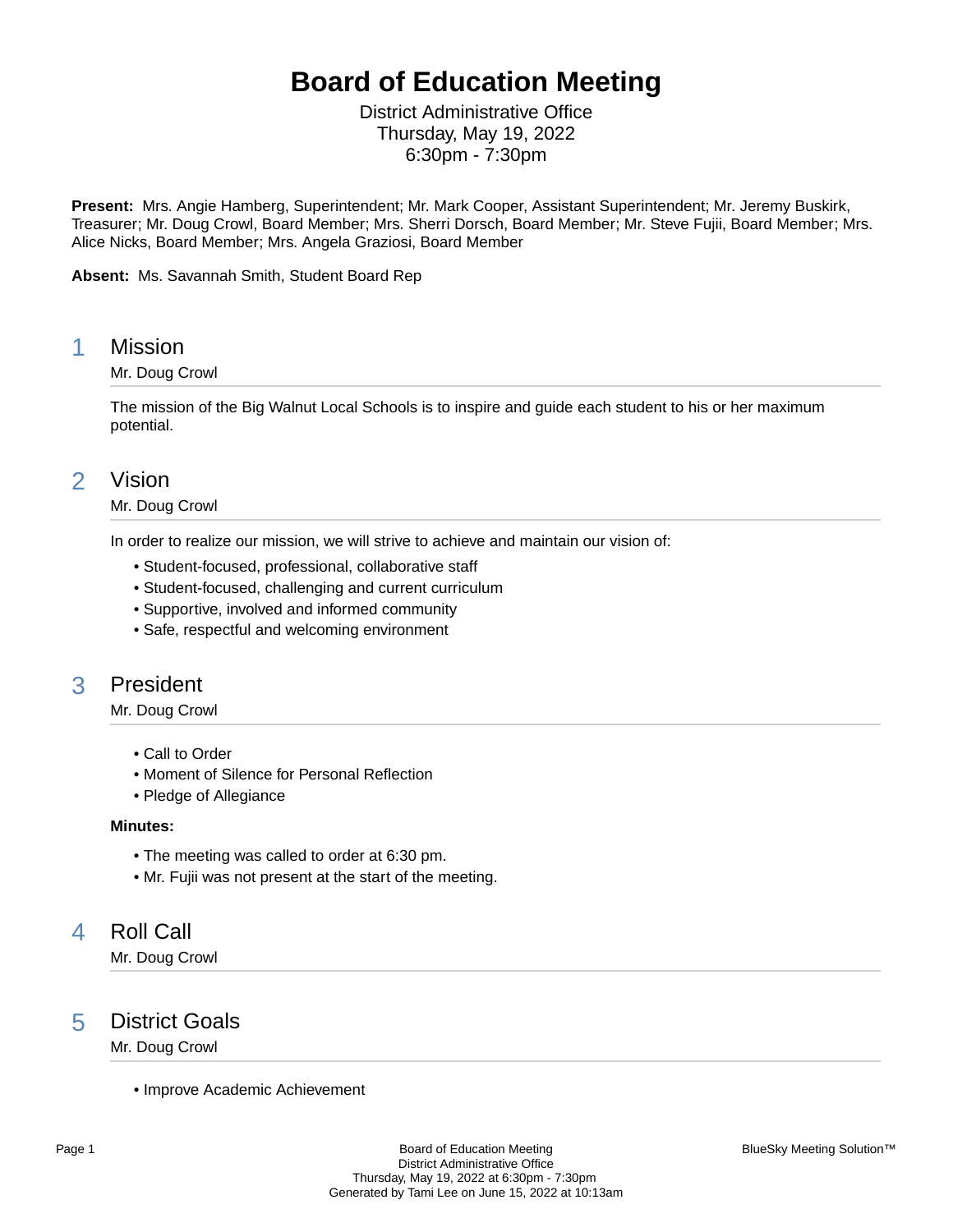- Promote Whole-Child Development
- Optimize Capital & Human Resources
- Demonstrate Financial Responsibility

## 6 22-073 Minutes

#### Mr. Doug Crowl

It is recommended the Board approve the minutes of April 21, 2022, regularly scheduled meeting, and of April 27, 2022, special meeting.

#### **Result:** Approved

#### **Motioned:** Mrs. Sherri Dorsch **Seconded:** Mrs. Angela Graziosi

| <b>Voter</b>                       | Yes | <b>No</b> | Abstaining |
|------------------------------------|-----|-----------|------------|
| Mr. Doug Crowl, Board Member       | X   |           |            |
| Mrs. Sherri Dorsch, Board Member   | Χ   |           |            |
| Mrs. Alice Nicks, Board Member     |     |           |            |
| Mrs. Angela Graziosi, Board Member |     |           |            |

#### **Attachments:**

[4-21-22-minutes.pdf](https://bigwalnut.blueskymeeting.com/meeting_groups/274/item_attachments/67090) [4-27-22-minutes.pdf](https://bigwalnut.blueskymeeting.com/meeting_groups/274/item_attachments/67091)

## 7 Recognitions

### Mr. Doug Crowl

- Ethan Shultz, Big Walnut Intermediate School Student of the Month Mrs. Graziosi
- Brody Correll, Big Walnut Elementary School Student of the Month Mr. Fujii
- Brynlee Buirley, Big Walnut Intermediate School Art Student of the Month Mrs. Graziosi
- Yandel Frost, Big Walnut Elementary School Art Student of the Month Mr. Fujii
- Preston Smith National Mathcon Mr. Crowl
- Robotics Team State Lego League Competition Mrs. Dorsch
- Savannah Smith, Student Board Representative Mr. Cooper
- Ohio Auditor of State Award with Distinction

### **Attachments:**

[Ethan\\_Shultz-School\\_Board\\_Student\\_of\\_the\\_Month.pdf](https://bigwalnut.blueskymeeting.com/meeting_groups/274/item_attachments/67119) May 2022 BWE Student of the Month.pdf

## 8 Superintendent's Report

Mr. Mark Cooper

## 8.1 District Goal: Improve Academic Achievement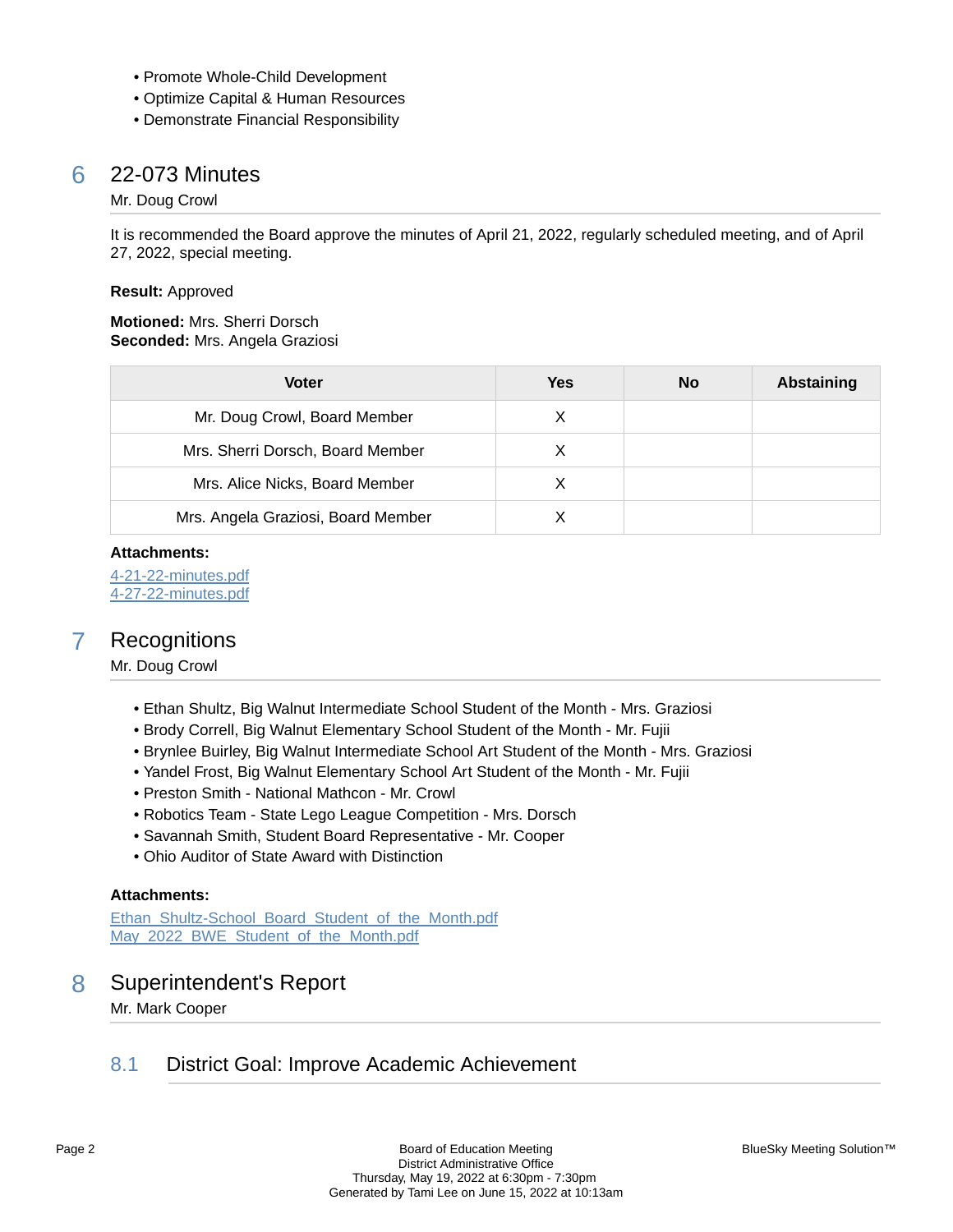## 8.2 District Goals: Promote Whole-Child Development

## 8.3 District Goal: Optimize Capital & Human Resources

## 9 Treasurer's Report

Mr. Jeremy Buskirk

## 9.1 District Goal: Demonstrate Financial Responsibility

- Monthly Financial Statement
- Public Records Request Update
- Five-Year Forecast Update

### **Attachments:**

[FY22\\_BWLS\\_Financial\\_Report\\_April\\_2022.pdf](https://bigwalnut.blueskymeeting.com/meeting_groups/274/item_attachments/66850)

## 10 Selected Board Policy

Mr. Doug Crowl

First reading of the following Board policies:

- 6110 Grant Funds
- 6114 Cost Principles Spending Federal Funds
- 6325 Procurement Federal Grants Funds
- 2271 College Credit Plus Program
- 1617 Weapons
- 3217 Weapons
- 4217 Weapons
- 5772 Weapons
- 7217 Weapons
- 5464 Early High School Graduation
- 5516 Student Hazing
- 8330 Student Records
- 8400 School Safety
- 8600 Transportation
- 8651 Nonroutine Use of School Buses

#### **Attachments:**

[6110.pdf](https://bigwalnut.blueskymeeting.com/meeting_groups/274/item_attachments/66954) [6114.pdf](https://bigwalnut.blueskymeeting.com/meeting_groups/274/item_attachments/66955) [6325.pdf](https://bigwalnut.blueskymeeting.com/meeting_groups/274/item_attachments/66956) [2271.pdf](https://bigwalnut.blueskymeeting.com/meeting_groups/274/item_attachments/66957) [1617.pdf](https://bigwalnut.blueskymeeting.com/meeting_groups/274/item_attachments/66958) [3217.pdf](https://bigwalnut.blueskymeeting.com/meeting_groups/274/item_attachments/66959) [4217.pdf](https://bigwalnut.blueskymeeting.com/meeting_groups/274/item_attachments/66960) [5772.pdf](https://bigwalnut.blueskymeeting.com/meeting_groups/274/item_attachments/66961) [7217.pdf](https://bigwalnut.blueskymeeting.com/meeting_groups/274/item_attachments/66962)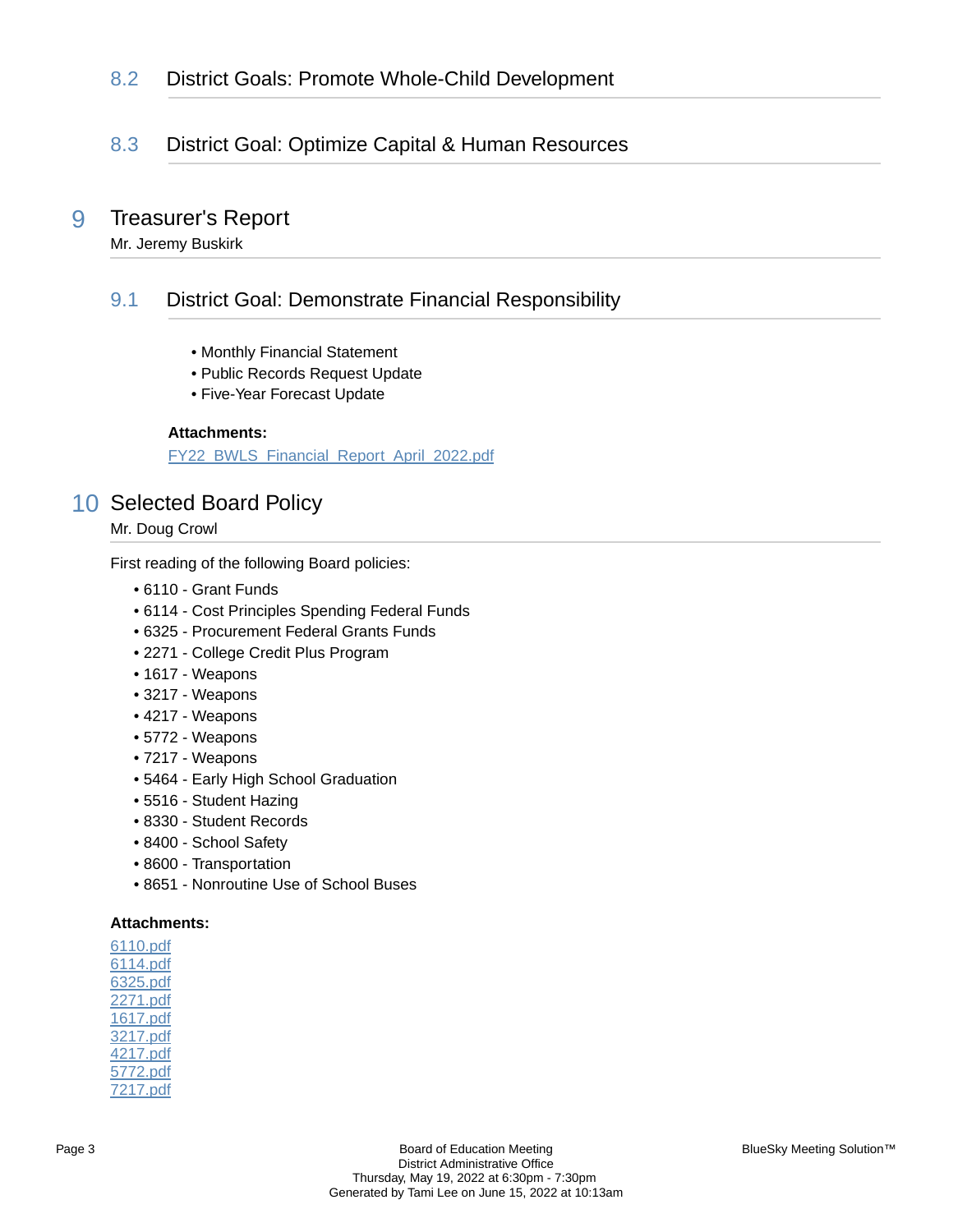[5464.pdf](https://bigwalnut.blueskymeeting.com/meeting_groups/274/item_attachments/66963) [5516.pdf](https://bigwalnut.blueskymeeting.com/meeting_groups/274/item_attachments/66971) [8330.pdf](https://bigwalnut.blueskymeeting.com/meeting_groups/274/item_attachments/67029) [8400.pdf](https://bigwalnut.blueskymeeting.com/meeting_groups/274/item_attachments/67033) [8600.pdf](https://bigwalnut.blueskymeeting.com/meeting_groups/274/item_attachments/67034) [8651.pdf](https://bigwalnut.blueskymeeting.com/meeting_groups/274/item_attachments/67035)

## 11 Board Members Items of Interest

Mr. Doug Crowl

### **Minutes:**

• The Board meeting recording can be found on our District website, which includes the Board Members' Items of Interest.

## 12 Public Participation

Mr. Doug Crowl

This is a meeting of the Board of Education in public for the purpose of conducting the School District's business and is not considered a public community meeting. This is a time for public participation during the meeting as indicated in the agenda. (Please reference criteria for Public Participation, which is attached to the agenda.)

### **Minutes:**

- Sheila Reckner thank you
- Ashley Ryder finishing my speech from February
- Annette McMurry partnering with parents
- Linda Wagner bullying

## 13 Business Items

### 13.1 22-074

Mr. Jeremy Buskirk

It is recommended the Board approve the May 2022 Five-Year Forecast and Assumptions.

### **Result:** Approved

**Motioned:** Mr. Steve Fujii **Seconded:** Mrs. Sherri Dorsch

| Voter                            | Yes | No | Abstaining |
|----------------------------------|-----|----|------------|
| Mr. Doug Crowl, Board Member     | X   |    |            |
| Mrs. Sherri Dorsch, Board Member | x   |    |            |
| Mr. Steve Fujii, Board Member    | X   |    |            |
| Mrs. Alice Nicks, Board Member   |     |    |            |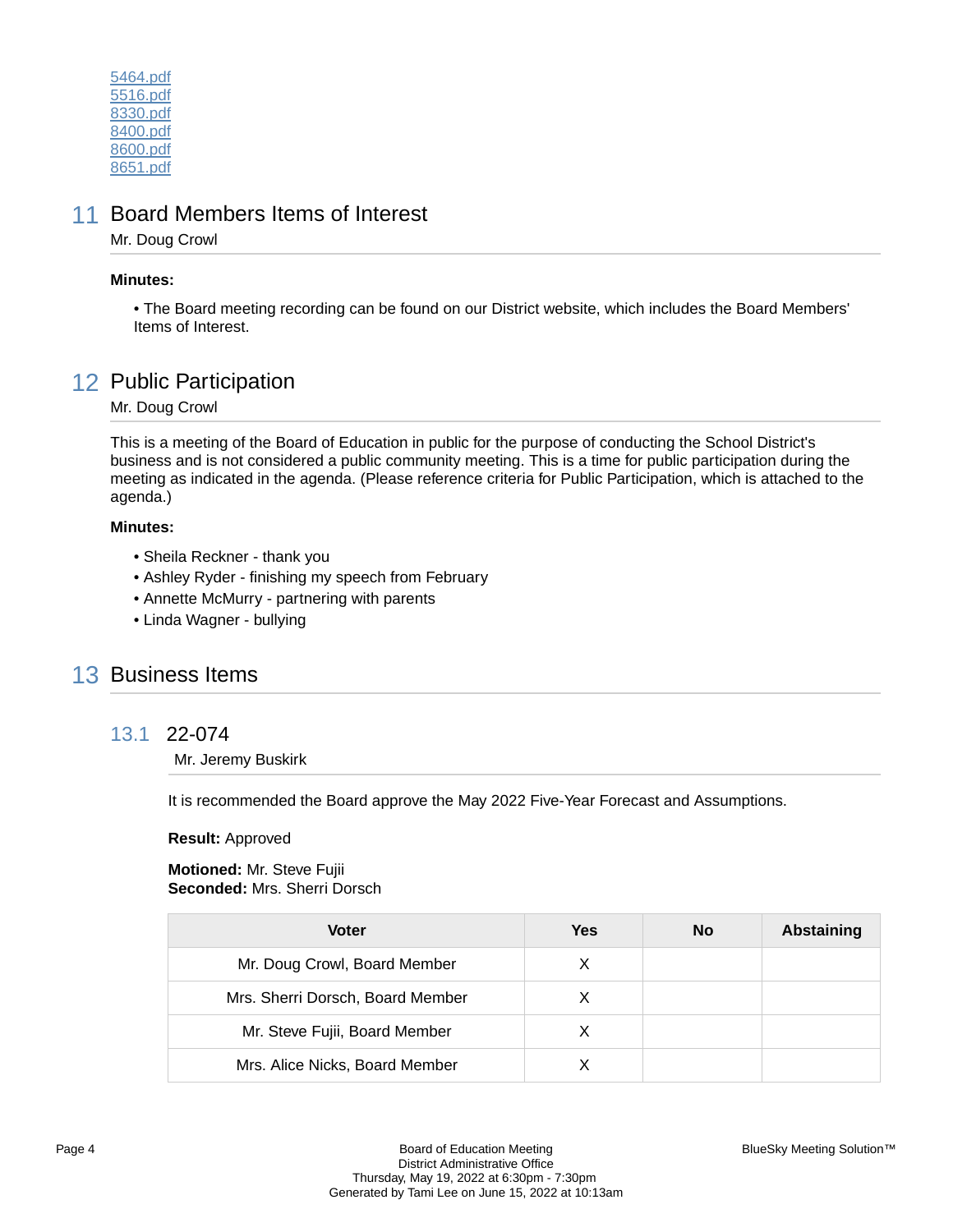| Mrs. Angela Graziosi, Board Member |  |
|------------------------------------|--|
|                                    |  |

[Big\\_Walnut\\_046748.pdf](https://bigwalnut.blueskymeeting.com/meeting_groups/274/item_attachments/66847)

### 13.2 22-075

Mr. Jeremy Buskirk

It is recommended the Board approve the 2023 Tax Budget for the Community Library.

**Result:** Approved

#### **Motioned:** Mr. Steve Fujii **Seconded:** Mrs. Sherri Dorsch

| <b>Voter</b>                       | <b>Yes</b> | No | <b>Abstaining</b> |
|------------------------------------|------------|----|-------------------|
| Mr. Doug Crowl, Board Member       | X          |    |                   |
| Mrs. Sherri Dorsch, Board Member   | X          |    |                   |
| Mr. Steve Fujii, Board Member      | X          |    |                   |
| Mrs. Alice Nicks, Board Member     | X          |    |                   |
| Mrs. Angela Graziosi, Board Member | x          |    |                   |

### **Attachments:**

[Library.pdf](https://bigwalnut.blueskymeeting.com/meeting_groups/274/item_attachments/66796)

## 13.3 22-076

Mr. Mark Cooper

It is recommended the Board approves the 2021/2022 graduating students.

**Result:** Approved

#### **Motioned:** Mrs. Sherri Dorsch **Seconded:** Mr. Steve Fujii

| Voter                              | Yes | <b>No</b> | <b>Abstaining</b> |
|------------------------------------|-----|-----------|-------------------|
| Mr. Doug Crowl, Board Member       | X   |           |                   |
| Mrs. Sherri Dorsch, Board Member   | X   |           |                   |
| Mr. Steve Fujii, Board Member      | X   |           |                   |
| Mrs. Alice Nicks, Board Member     | X   |           |                   |
| Mrs. Angela Graziosi, Board Member |     |           |                   |

### **Attachments:**

Class\_of\_2022\_for\_Board\_Approval - Sheet1\_1\_.pdf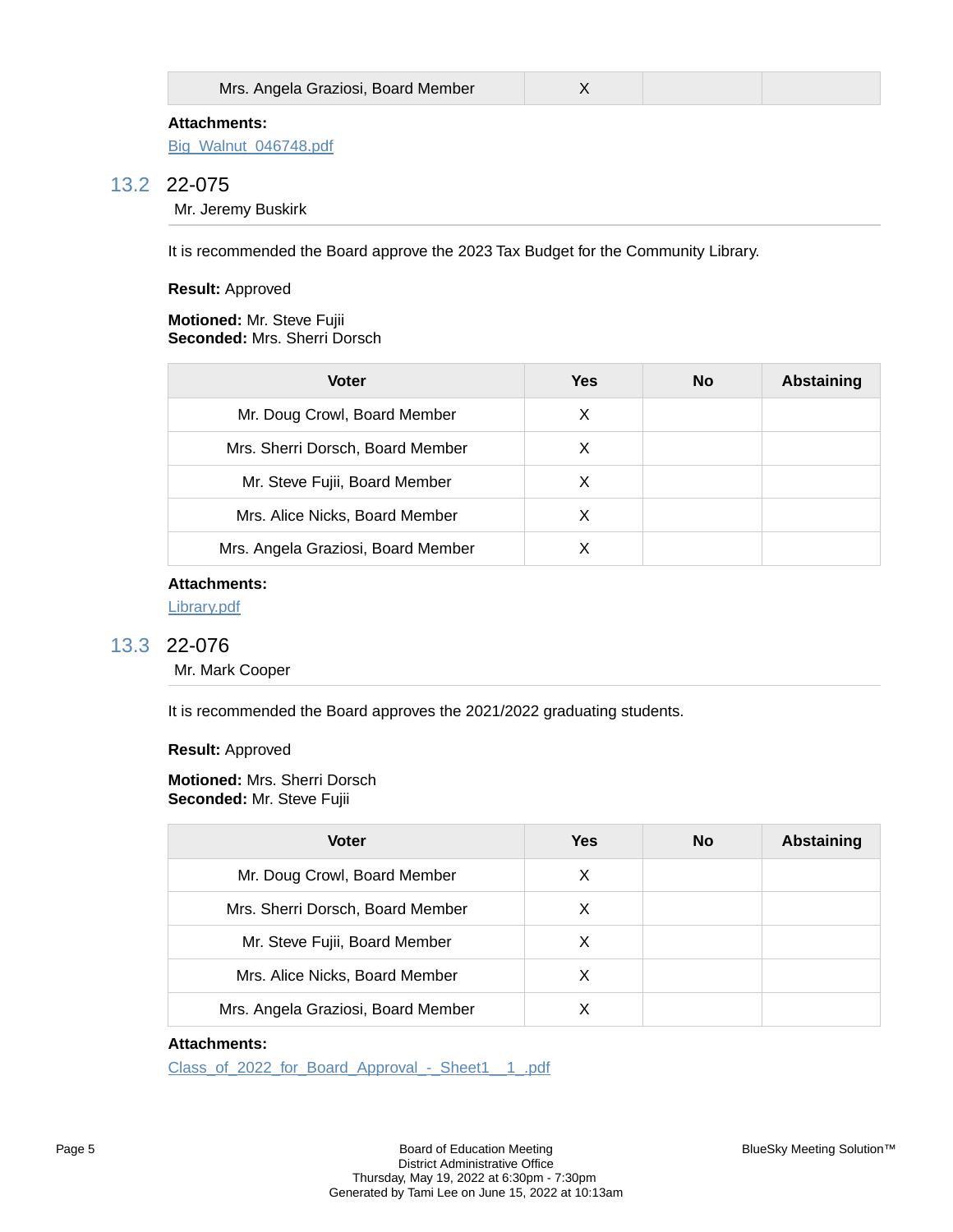## 13.4 22-077

#### Mr. Doug Crowl

It is recommended the Board approve the following donations:

• \$377.81 donated to SOU, donated by SOU student council - SOU Student Council Fund # 200- 9614

• \$403.00 donated to BWMS Student Council, donated by BWMS PTO - BWMS Student Council Fund # 200-9612

• \$111,000.00 donated to BWLSD, donated by Sunbury Meadows CDA - Perm Improvement Fund # 003-0000

- \$15,233.20 donated to BWLSD, donated by Galena NCA Perm Improvement Fund # 003-0000
- \$89.00 donated to SOU, anonymous donor Military Family Support Fund #018-9180

#### **Result:** Approved

**Motioned:** Mr. Steve Fujii **Seconded:** Mrs. Angela Graziosi

| <b>Voter</b>                       | Yes | <b>No</b> | <b>Abstaining</b> |
|------------------------------------|-----|-----------|-------------------|
| Mr. Doug Crowl, Board Member       | х   |           |                   |
| Mrs. Sherri Dorsch, Board Member   | X   |           |                   |
| Mr. Steve Fujii, Board Member      | х   |           |                   |
| Mrs. Alice Nicks, Board Member     | х   |           |                   |
| Mrs. Angela Graziosi, Board Member |     |           |                   |

### **Attachments:**

[DOC361.pdf](https://bigwalnut.blueskymeeting.com/meeting_groups/274/item_attachments/67079)

## 14 Human Resources

Mr. Mark Cooper

Human Resources Discussion Items:

### 14.1 22-078

It is recommended the Board approve the attached Fall and Winter Head Coach supplemental contracts for the 2022/2023 school year, pending receipt of successful background checks, verification of experience, and completion of all necessary documentation.

#### **Minutes:**

• Mr. Fujii motioned for a consent agenda of agenda items 14.1 through 14.6 inclusive, Mrs. Dorsch seconded the motion.

**Motioned:** Mr. Steve Fujii **Seconded:** Mrs. Sherri Dorsch

| Voter | <b>Yes</b> | <b>No</b> | <b>Abstaining</b> |
|-------|------------|-----------|-------------------|
|-------|------------|-----------|-------------------|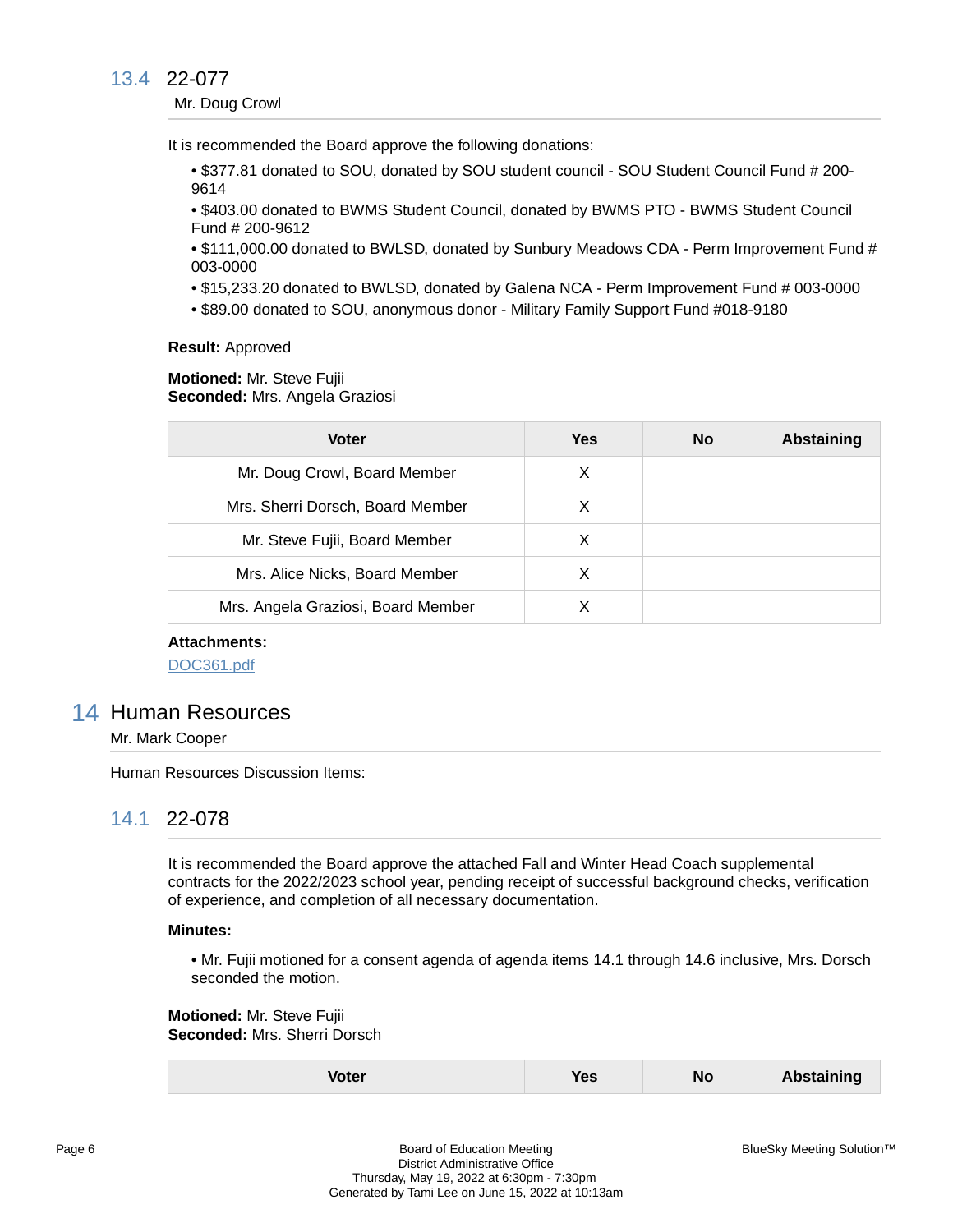| Mr. Doug Crowl, Board Member       |  |  |
|------------------------------------|--|--|
| Mrs. Sherri Dorsch, Board Member   |  |  |
| Mr. Steve Fujii, Board Member      |  |  |
| Mrs. Alice Nicks, Board Member     |  |  |
| Mrs. Angela Graziosi, Board Member |  |  |

### **Attachments:**

[May\\_Board\\_2022-\\_head\\_coach\\_list.pdf](https://bigwalnut.blueskymeeting.com/meeting_groups/274/item_attachments/66793)

## 14.2 .

It is recommended the Board approve the following stipends for the 2021/2022 school year:

Resident Educator Mentor Multiple Mentees (\$2500/each)

Erin Barr

Lesley Cannell

Ashley Dicken

Katie Graven

Chistina McDonough

Mendi Priestas

Rebecca Slater

Maria Tarney

Kelly Wildermuth

Laura Wood

Resident Educator Mentor Single Mentee (\$1500/each)

Shannon Mignogno

Washington DC Trip

Rachel Beeson - Chaperone \$450

Stephanie Kreager - Chaperone \$450

Joe Backs - Chaperone \$450

Connor Clark - Chaperone \$450

Koby Donohue - Chaperone \$450

Kriste Martin - Chaperone \$450

Kelly Robinson - Chaperone \$450

Laura Conley - Chaperone \$450

Dannie Crace - Chaperone \$450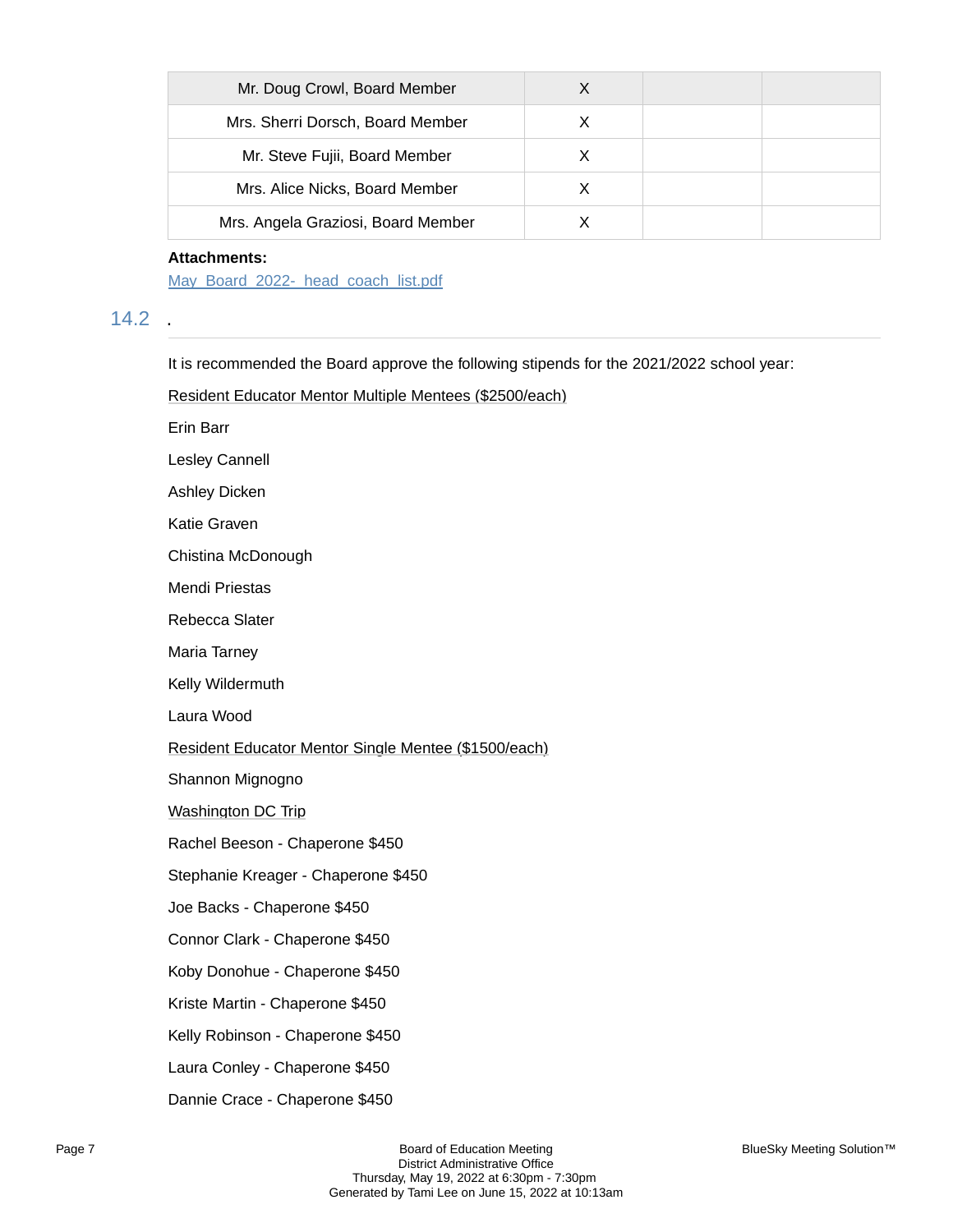Jason Crawford - Chaperone \$450 Doug Eckelbarger - Chaperone \$450

Sarah Price - Chaperone \$450

Rachel Young - Chaperone \$450

Jenny Ainsworth - Chaperone \$450

Erin Barr - Chaperone \$450

Michelle Bodner - Chaperone \$450

Julianna Irwin - Chaperone \$450

Erica Briant - Chaperone \$450

Carrie Knight - Chaperone \$450

Laura Wood - Chaperone \$450

Kelly Robinson - Coordinator \$1,000

Heartland Outdoor School

Mike Wion - .5 Coordinator \$500

Megan Everitt - .5 Coordinator \$500

#### **Minutes:**

• approved consent in item 14.1 motion 22-078

#### **Result:** Approved

### 14.3 .

It is recommended the Board approve the following resignations:

- Hannah Conte, SOU 1st grade teacher, effective at the end of the 2021/2022 school year
- Tonia Carter, BWE 4th grade teacher, effective at the end of the 2021/2022 school year due to retirement
- Natalie Dunlop, BWE 3rd grade teacher, effective at the end of the 2021/2022 school year
- Julia Bean, bus driver, effective April 22, 2022
- Angela Bhandari, PRE teaching assistant, effective at the end of the 2021/2022 school year
- Patrick Brean, Intervention Specialist, BWIS, effective at the end of the 2021/2022 school year

### **Minutes:**

• approved consent in item 14.1 motion 22-078

#### **Result:** Approved

## 14.4 .

It is recommended the Board approve the following 90-day classified contract, pending receipt of successful background checks, verification of experience, and completion of all necessary documentation:

• Timothy Tippett, bus driver, step 0, effective April 27, 2022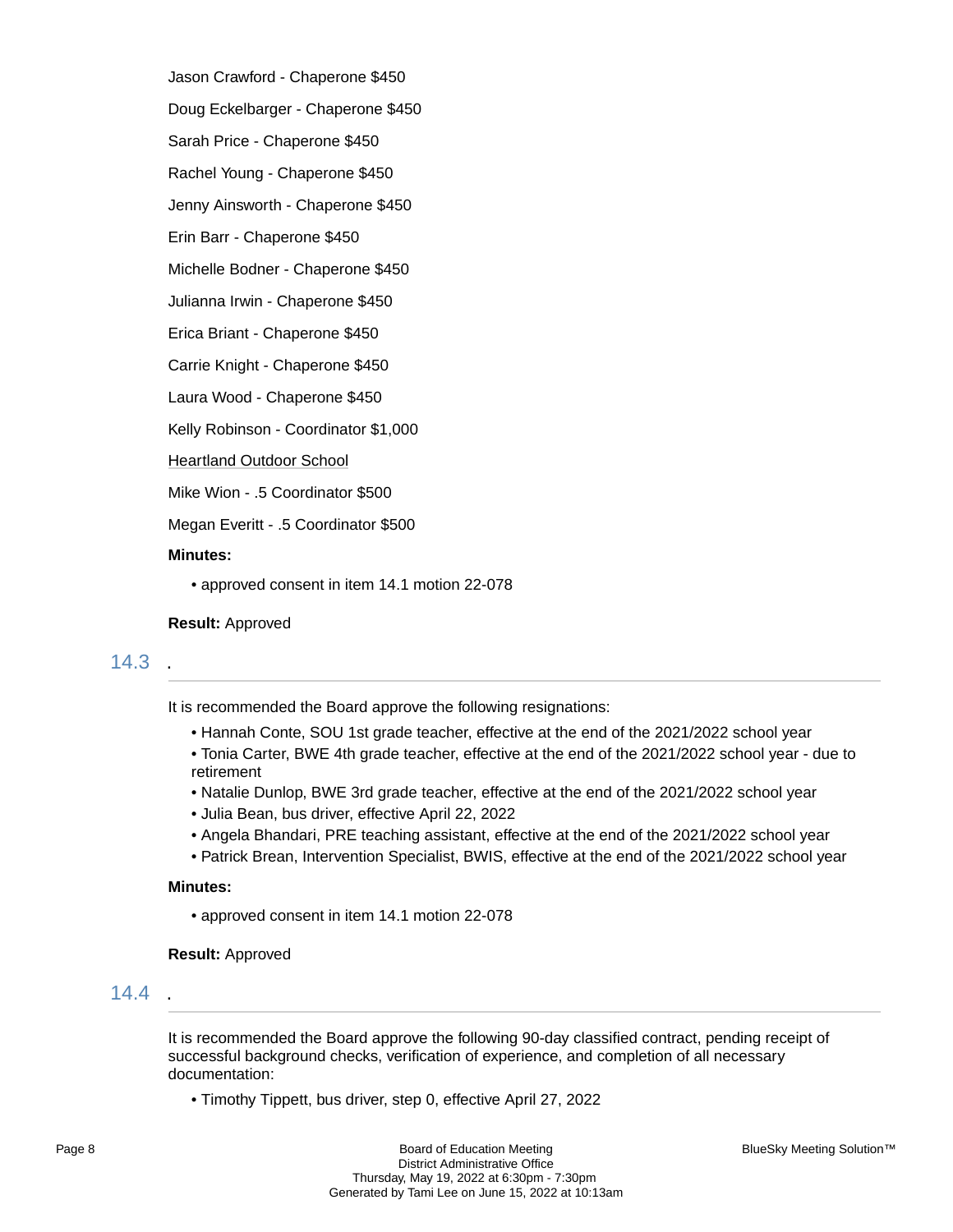#### **Minutes:**

• approved consent in item 14.1 motion 22-078

**Result:** Approved

### 14.5 .

It is recommended the Board approve a one-year contract for the following certified staff, effective at the start of the 2022/2023 school year, pending receipt of successful background checks, verification of experience, and completion of all necessary documentation:

- J. Kyle Basil, BWHS, Math Teacher, MA step 6
- Alexandra Berger, BWMS, English Language Arts Teacher, BA step 3
- Madeline Burke, BWHS, Science Teacher, MA step 0
- Joseph Fradette, BWHS, Math Teacher, BA step 1
- Eliza Gentkowski, BWHS, Math Teacher, BA step 8
- Anna Laux, BWHS, School Counselor, MA step 1
- Anne Miller, BWMS, Science Teacher, BA+30 step 8
- Ryan Myracle, BWHS, School Counselor, MA step 1
- Brianna Piergallini, BWHS, Science Teacher, MA step 0
- Amy Smock, BWHS, Intervention Specialist, BA+15 step 7

#### **Minutes:**

• approved consent in item 14.1 motion 22-078

#### **Result:** Approved

### 14.6 .

It is recommended the Board approve the attached classified contracts recommendations for the 2022/2023 school year

#### **Minutes:**

• approved consent in item 14.1 motion 22-078

#### **Result:** Approved

#### **Attachments:**

[contract\\_renewals.pdf](https://bigwalnut.blueskymeeting.com/meeting_groups/274/item_attachments/67028)

## 14.7 .

It is recommended the Board approve the following unpaid leave of absence for Teresa White, BWI 1st shift custodian, May 5, 2022 through May 31, 2022.

### **Minutes:**

• approved consent in item 14.1 motion 22-078

#### **Result:** Approved

**Motioned:** Mr. Steve Fujii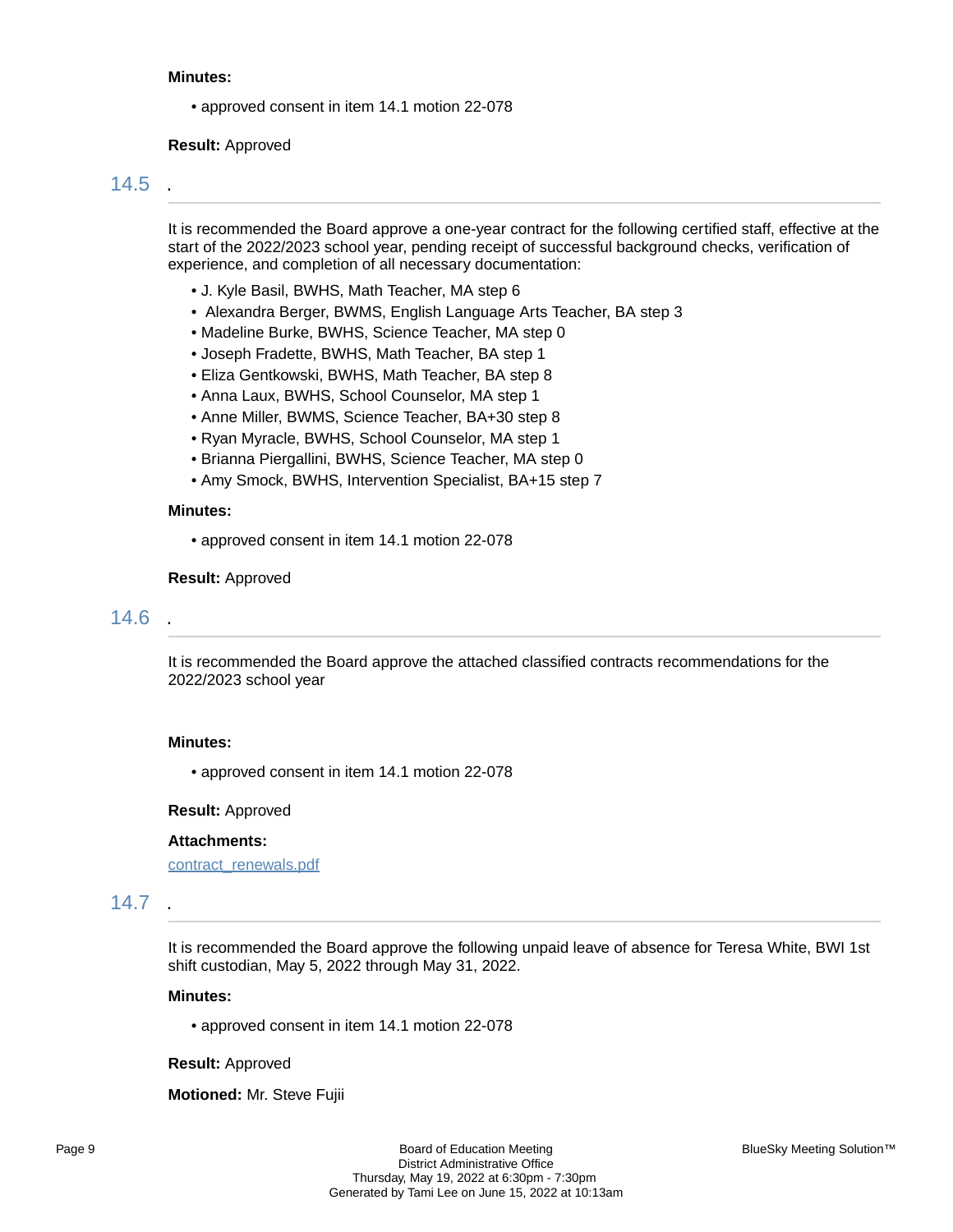#### **Seconded:** Mrs. Angela Graziosi

| <b>Voter</b>                       | Yes | <b>No</b> | <b>Abstaining</b> |
|------------------------------------|-----|-----------|-------------------|
| Mr. Doug Crowl, Board Member       | х   |           |                   |
| Mrs. Sherri Dorsch, Board Member   |     | х         |                   |
| Mr. Steve Fujii, Board Member      |     | X         |                   |
| Mrs. Alice Nicks, Board Member     | X   |           |                   |
| Mrs. Angela Graziosi, Board Member |     |           |                   |

## 15 Scheduling of Next Board Meeting

Mr. Doug Crowl

Regularly Scheduled Meetings:

 June 16, 2022 6:30 pm District Administrative Office Streaming will be made available on the District website.

#### **Minutes:**

• The Board set two Special Meetings planned for May 26th and 27th for the purpose of holding interviews for the next Superintendent with the time to be determined.

## 16 Executive Session

Mr. Doug Crowl

**Motioned:** Mr. Steve Fujii **Seconded:** Mrs. Sherri Dorsch

## 16.1 22-079

It is recommended the Board enter Executive Session to consider the employment/appointment of a public employee/official.

#### **Minutes:**

• The Board took a brief recess and started an executive session at 8:50 pm.

### **Result:** Approved

**Motioned:** Mr. Steve Fujii **Seconded:** Mrs. Sherri Dorsch

| Voter                            | Yes | No | Abstaining |
|----------------------------------|-----|----|------------|
| Mr. Doug Crowl, Board Member     |     |    |            |
| Mrs. Sherri Dorsch, Board Member |     |    |            |